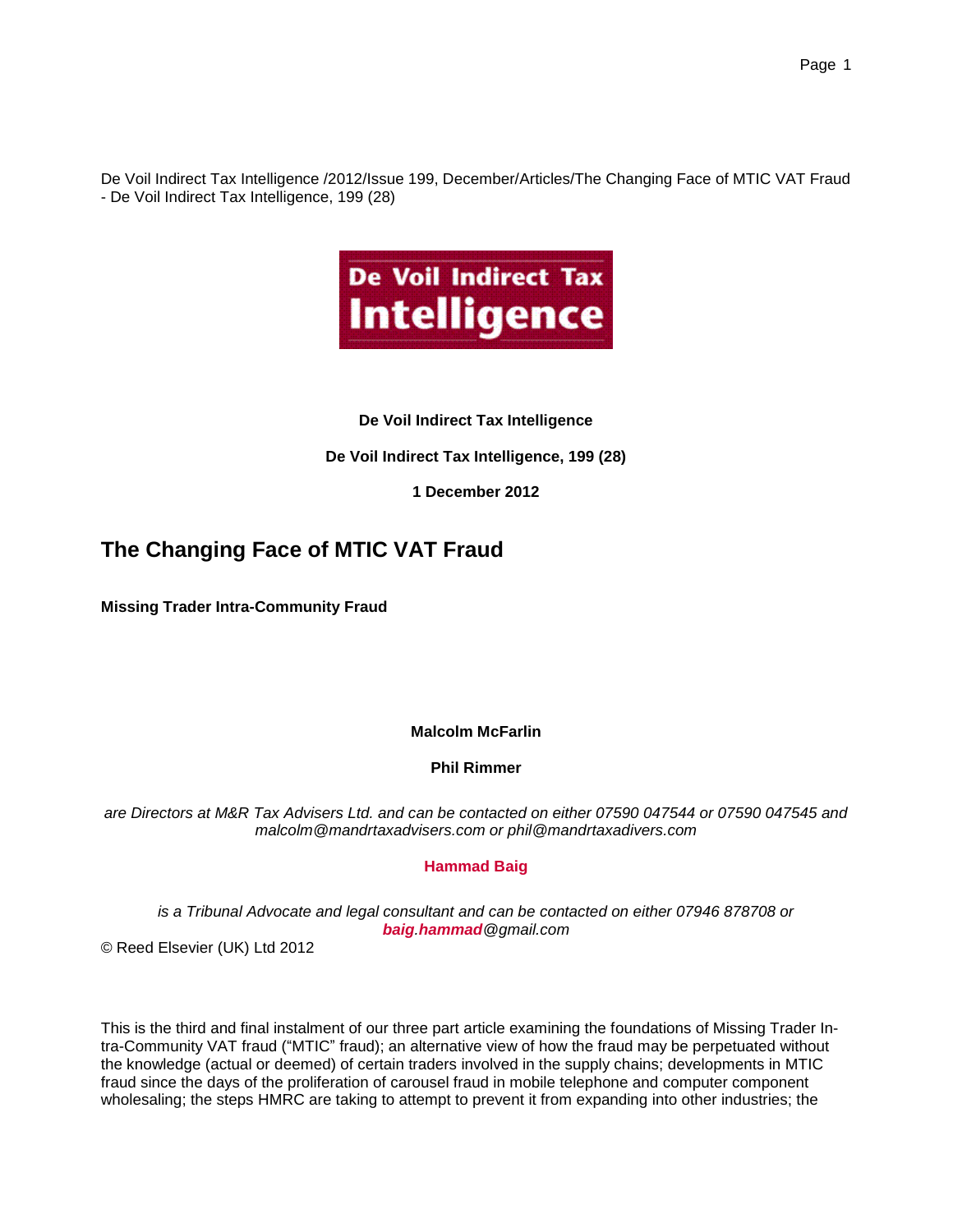possible future mutation of the fraud; and, in this instalment, the practical and legal remedies available to an unfortunate business caught up in an HMRC extended verification exercise.

In the previous instalment, we discussed the position of the exporter who has had his VAT repayments withheld while HMRC conduct an extended verification exercise with regard to his claim. To recap: the exporter may, for example, be a motor car dealer who is exporting high value cars to Singapore. The car dealer purchased the vehicles from suppliers in the UK and having been charged VAT on his purchases, he is entitled to reclaim the

*De Voil Indirect Tax Intelligence, 199 (28) at 29*

VAT from HMRC since his onward supplies constitute zero-rated exports, subject, of course, to the business providing HMRC with all necessary export evidence. In our scenario, the motor car dealer — "Company A" — may have been exporting a large number of vehicles and submitting monthly VAT repayment returns to HMRC. Company A received notification from HMRC that they intended to conduct an extended verification exercise which would involve supply chain checks on both Company A's suppliers and customers. As we have seen, an HMRC verification exercise may be very lengthy where the checking of supply chains in the UK is involved and even more prolonged when it is necessary to check supply chains outside the EU. We are aware of some exporters who have had their monthly repayments withheld for over a year while HMRC continue to conduct their extended verification exercise. This article examines both the practical and legal remedies available to the unfortunate business subject to an HMRC extended verification exercise.

Initially, in all likelihood, such a business will be unaware of the HMRC enquiry since the first notice it may receive from HMRC will be a lengthy, standardised letter from a HMRC Specialist Investigations Team. This HMRC letter generally commences with the wording *"I have recently received your VAT repayment return for the period ending…. This return has been selected for verification and I am writing to you to explain the reason for this, how long the process might take, what you should expect from HMRC, and what HMRC expects from you while the verifications are taking place".* The HMRC letter will then go on to point out that the losses to the UK Exchequer from MTIC VAT fraud remain significant. It is important to note that the HMRC letter appears to be a generic one and it may be unclear to our Company A why it has been deemed appropriate to send it to them when their exports are made outside the EU. However, they should be under no illusion that HMRC are investigating both supplies within and outside the EU. Certainly, in the days of mobile telephone and computer component MTIC VAT fraud, Dubai was often used as a convenient landing point for exported goods, to enable the goods to be re-sold to a business back within the EU. HMRC would allege that the goods never left the freight agent's premises in Dubai before being reimported into the EU, thereby enabling the carousel fraud to continue.

HMRC will point out in their generic letter that they are under no statutory obligation to complete verifications within any fixed timescale; and that MTIC fraud continually mutates, so that the nature of the fraudulent transaction chains becomes more and more complex. This inevitably means that it can take HMRC Officers considerably longer to verify chains that may be tainted by fraud.

HMRC state that their Case Officer responsible for conducting the verification of the repayment claim will shortly be in contact. However, they advise that delay may arise in the progress of their enquiries when for example:

- There are problems in securing relevant documentation or where the volume of information to be collected and collated is unusually large;
- Foreign enquiries are involved and that in consequence, further time will be required to enable the relevant overseas authority to respond;
- Enquiries are underway to obtain information relevant to the claim from third parties;
- A physical examination of a sample of the goods is necessary;
- Material has been submitted to policy or legal colleagues for further assistance in the matter; or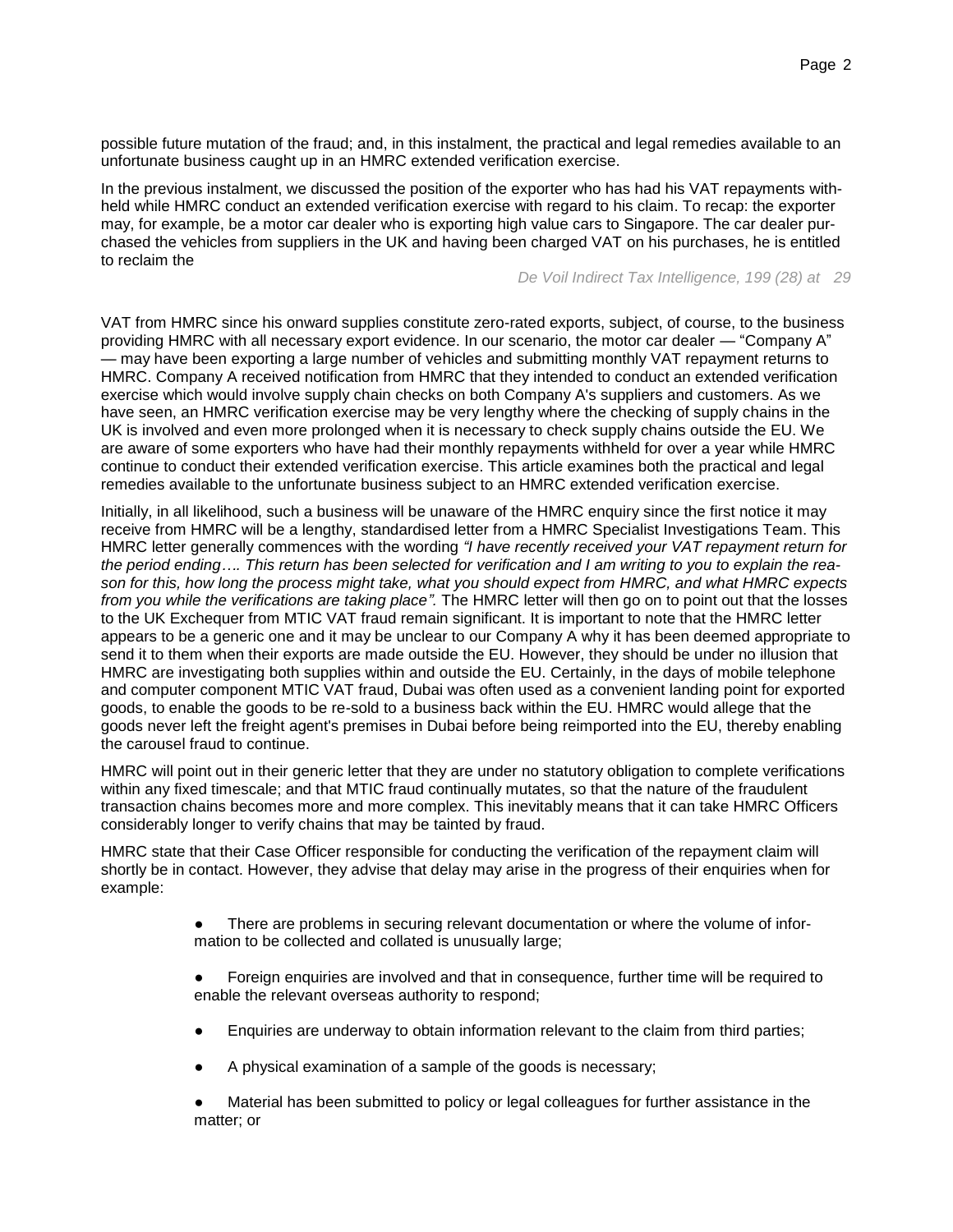HMRC seek other expert help.

HMRC clearly state that a business should not expect weekly updates on the progress of the verification exercise since this would merely delay the verification activity itself; but they will endeavour to respond to all written enquiries within 15 days.

*De Voil Indirect Tax Intelligence, 199 (28) at 30*

It is apparent that Company A will experience delays in receiving its VAT repayment not only with regard to the first return subject to HMRC enquiry but also in relation to subsequent returns. Built-in delays naturally arise between the appointment of the HMRC Case Officer and subsequent contact with the business to arrange a meeting to review and uplift business records. For example, Company A submitted its repayment return for the month ending 30 April 2012 on 10 May 2012. It received the standardised HMRC letter on 10 June 2012 and the Case Officer contacted the company on 11 July 2012 to arrange an appointment. The proposed meeting may not take place until early August 2012 by which time Company A has submitted three further VAT returns for May 2012, June 2012 and July 2012. Company A will already be starting to experience severe cash-flow problems and the HMRC extended verification exercise is yet to commence!

Company A will next receive further letters from HMRC to advise it that the VAT repayment returns for May 2012, June 2012 and July 2012 have also been selected for extended verification. At this stage, the HMRC Case Officer will commence the exercise of conducting supply chain checks; requesting further documentation from the business; and undertaking any further checks which he/she considers necessary. Soon, the total of outstanding VAT repayments due from HMRC will increase considerably and the business will be in the awkward position of considering whether it can continue to trade or has the facility to borrow money to enable it to do so. So what in practical terms can a business do to attempt to resolve the matter? Certainly it should respond to all HMRC requests for information as quickly as possible and try to accommodate the Officer when he/she requests an appointment. What else can it do? We consider some potential action below.

## **1 Security**

While the verification is taking place, HMRC will consider releasing the repayment on a "without prejudice" basis, subject to the provision of security (under paragraph 4 (1A) of Schedule 11 to the Value Added Tax Act 1994) in the form of an acceptable guarantee from a bank or other financial institution approved by HMRC and for a sum agreed by HMRC. This on the face of it would appear to be an impractical arrangement for HMRC to suggest since any business approaching a financial institution for security while under scrutiny by HMRC is unlikely to receive a favourable response.

## **2 Interim Payments**

However, HMRC may also be willing to make interim payments. They will consider:

- Repaying VAT on general expenses;
- Paying "VAT credits" claimed on the VAT returns upon receiving security, as referred to in the previous paragraph;
- Interim payments in the case of hardship. HMRC will request the provision of extensive financial information, including the most recently filed business accounts; management accounts; a cash-flow forecast; copies of bank statements; details of any investments held by the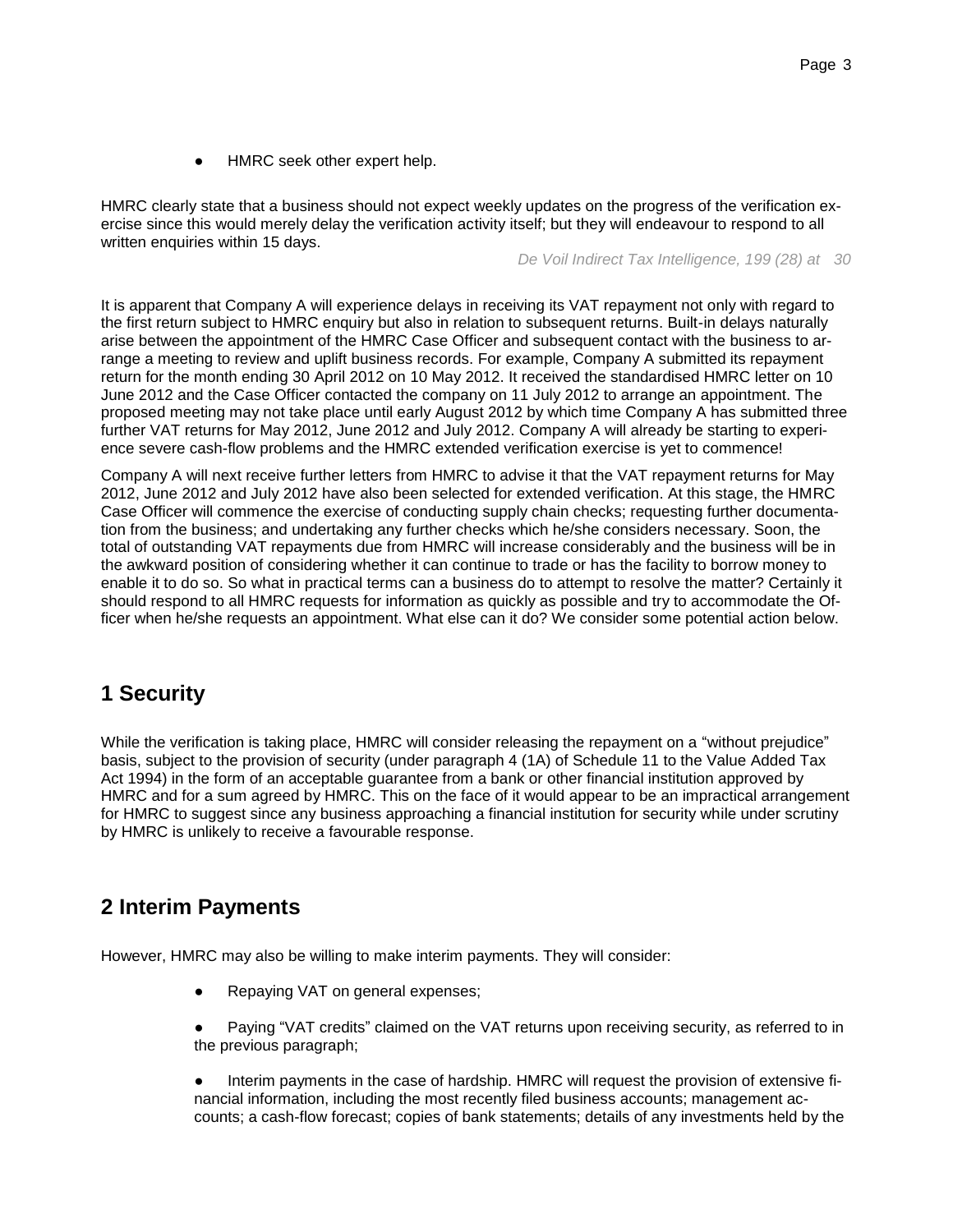business; details of any current overdraft/loan facilities; evidence that a bank has been approached for a loan; evidence that the shareholders have been approached for further investment; the value of current trade debtors and trade creditors; and any other information which the company can provide for HMRC consideration. Businesses should however be aware that even the submission of this information and documentation may not resolve the issue and may instead generate a further "paper trail" as HMRC seek additional information before deciding whether to make interim payments.

# **3 Alternative Dispute Resolution ("ADR")**

*De Voil Indirect Tax Intelligence, 199 (28) at 31*

It is likely that a meeting held with the Case Officer will be a frustrating experience for a business involved in an HMRC extended verification exercise. The Case Officer may provide very little information on the progress of his/her enquiries, doing so in general terms alone and refusing to be drawn into discussing specific supply chains. In any event, the Case Officer will be required by a Senior Officer to submit his/her findings to the HMRC Policy Team before a decision is made to release any VAT refund, thereby generating further delay.

In 2011, HMRC launched a pilot to trial an approach termed Alternative Dispute Resolution ("ADR") in the North-West of England, aimed at improving tax dispute resolution for Small and Medium Enterprises ("SME"). HMRC deemed the pilot exercise to have been successful and extended it to other parts of the country. ADR involves appointing one of a small team of trained HMRC "facilitators" in both indirect and direct tax matters where compliance checks have reached an impasse. Applying ADR has only been considered appropriate in circumstances where no appealable tax decision or assessment has been made. It is our view that businesses subject to HMRC extended verification exercises where no appealable decision or assessment apply are ideal candidates for ADR. Unfortunately, HMRC do not share this view. They believe that to apply ADR in these circumstances would comprise a departure from their established technical or policy view. We are aware that HMRC have rejected extended verification cases for ADR purposes.

## **4 Formal Complaint to HMRC**

HMRC have a formal complaint process which applies where a business is dissatisfied with the manner in which its affairs have been dealt with, with the link http://www.hmrc.gov.uk/complaints-appeals/ on the home page of their website. Businesses should however be aware that the HMRC complaint process will not generally provide a speedy resolution to their issues. The initial complaint has to be made to the Case Officer for consideration. The complaint is then forwarded to a HMRC Complaints Officer who will independently review the circumstances of the complaint prior to a further review conducted by the HMRC Complaints Manager, should the complaint be unresolved at this stage. Only after this further review has taken place can the matter be referred to the independent Adjudicator's Office. The complaint process may well take up to a year to be finalised.

## **5 Complaint to Member of Parliament ("MP")**

It may be possible for a business to approach its local MP to step in to try to resolve the issue. Our experience in this area is that this can often lead to mixed results. Certainly, however, the involvement of an MP in a complaint will encourage HMRC to deal with the issue from the "top down" rather than the other way around.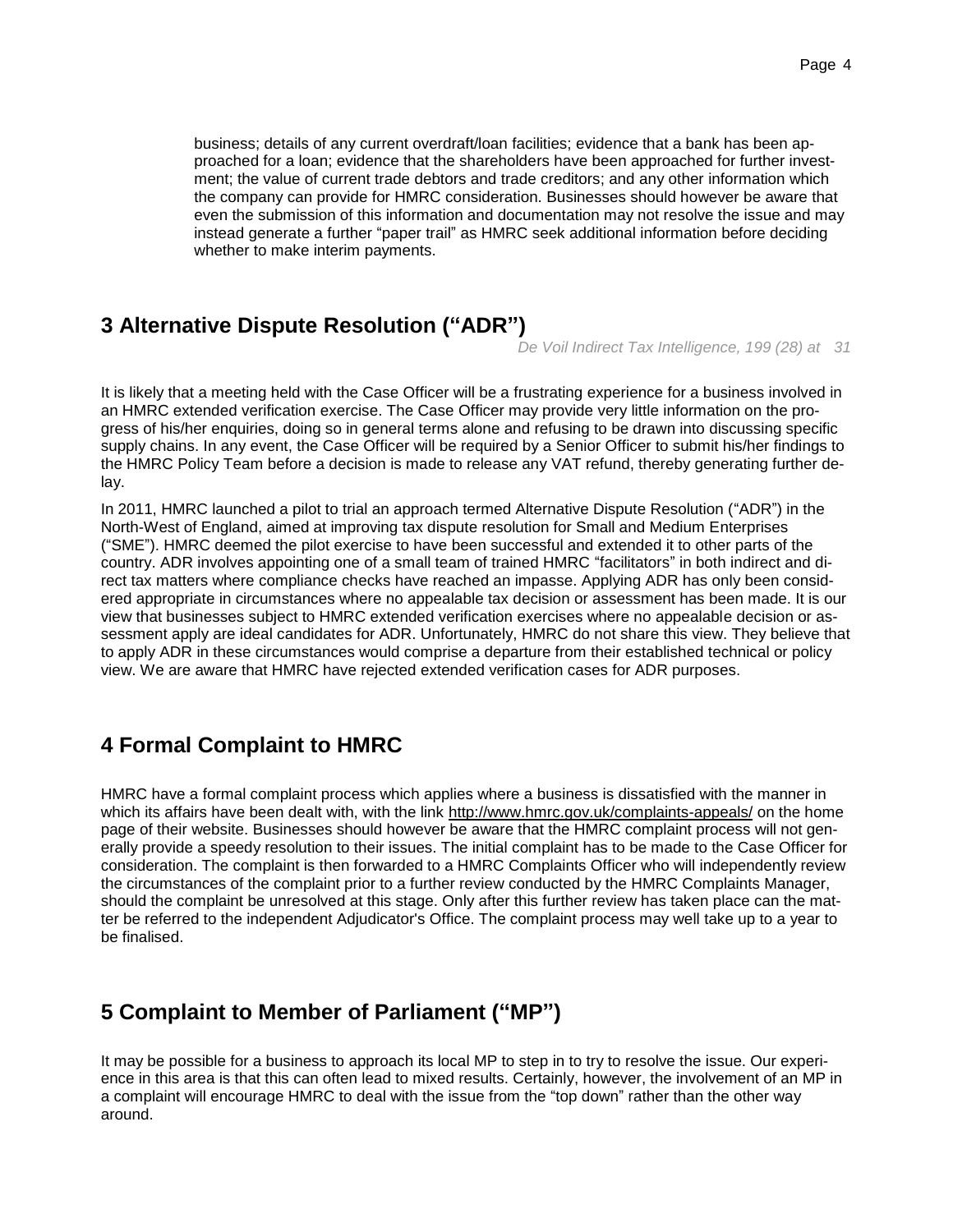# **6 Set-Off of Other Taxes**

A business may be under pressure from HMRC to pay other taxes such as PAYE and Corporation Tax but may be unable to do so because of severe cash-flow problems directly caused by the delay to the payment of its VAT refunds. HMRC may be amenable to a "set-off" request. A tax demand from another HMRC department should therefore immediately be referred to the HMRC Case Officer dealing with the extended verification exercise.

## **7 Judicial Review**

It may be possible for a business to bring Judicial Review action against HMRC where they are continuing to deny a refund of input tax. Furthermore, allegations that a HMRC Officer failed to properly address representations made or acted unfairly may also form valid grounds for Judicial Review.

*De Voil Indirect Tax Intelligence, 199 (28) at 32*

While it is difficult to outline the circumstances which may give rise to a strong Judicial Review application, businesses should bear in mind that Judicial Review is normally deployed with regard to decisions which involve discretion on the part of the decision-maker.

# **European Commission and Steps to Tackle the Fraud**

The EU Commission is well aware of the threat to the tax system generated by MTIC fraud and has taken steps to tackle the problem. It has set out priority actions required to create a simpler, more efficient and more robust VAT system within the EU. One of the overriding objectives for the new VAT system is to tackle VAT fraud more effectively and a number of ideas have been laid out on how to achieve this:

> 1 The Commission has established a network of national officials to detect and combat new cases of cross-border VAT fraud. This network, Eurofisc, is now operational and is working to co-ordinate data exchange and establish an early warning mechanism against fraud;

> 2 the Commission intends to monitor the full implementation of the Anti-Fraud Strategy, ensuring that all instruments employed against fraud are functioning to full potential;

3 In 2014, the Commission will report on whether further action is needed to strengthen or complement these measures;

4 Further, the Commission will embark on a number of new anti-fraud projects. The Quick Reaction Mechanism ("QRM"), discussed below, is one such initiative; and

5 The Commission has also launched the idea of setting up an EU cross-border audit team composed of experts from national tax authorities to facilitate and improve multilateral controls.